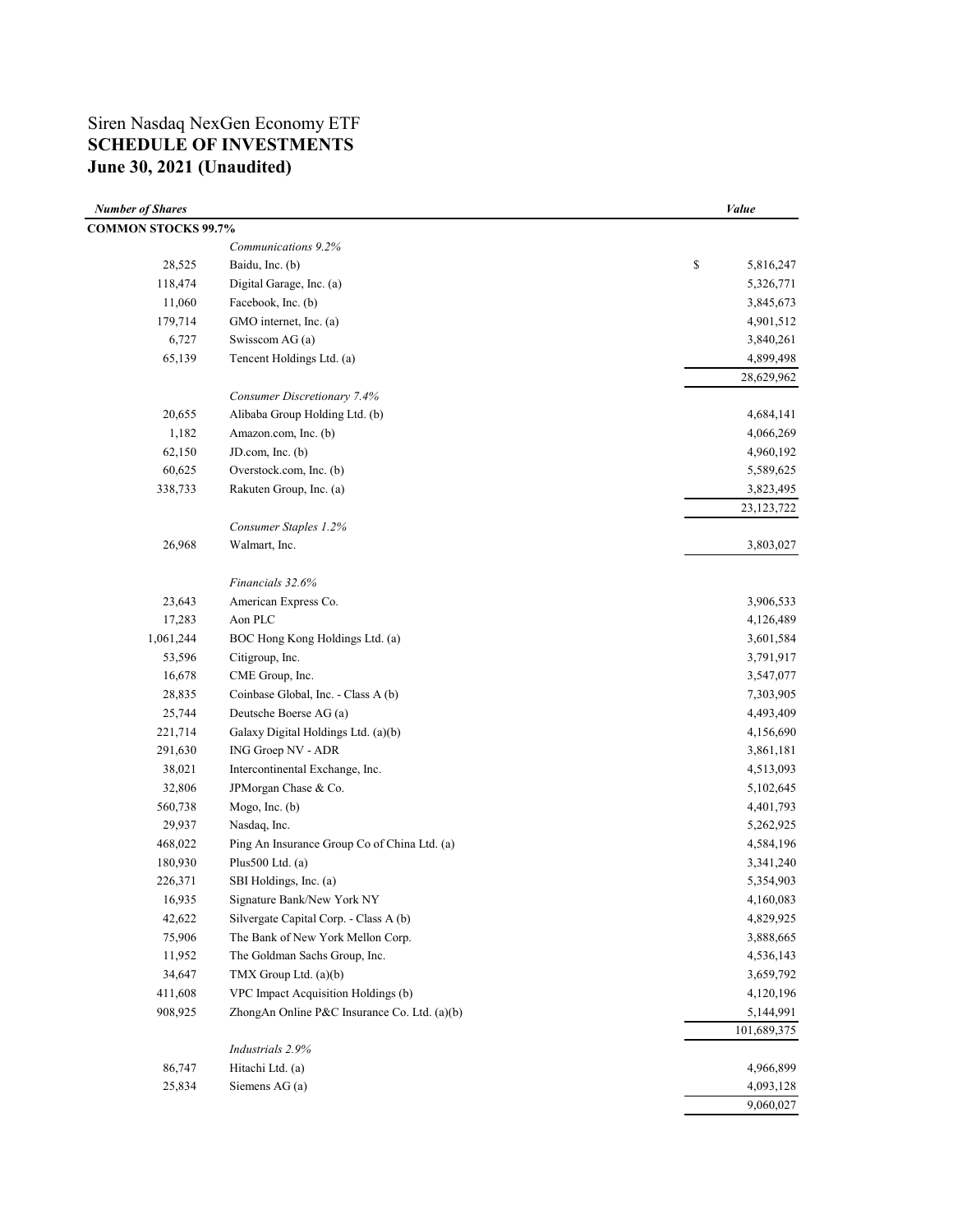# Siren Nasdaq NexGen Economy ETF **SCHEDULE OF INVESTMENTS June 30, 2021 (Unaudited) (Continued)**

| <b>Number of Shares</b>        |                                                        | Value       |
|--------------------------------|--------------------------------------------------------|-------------|
|                                | Technology 46.4%                                       |             |
| 19,406                         | Accenture PLC - Class A                                | 5,720,695   |
| 57,523                         | Advanced Micro Devices, Inc. (b)                       | 5,403,135   |
| 30,252                         | Broadridge Financial Solutions, Inc.                   | 4,886,606   |
| 468,335                        | Canaan, Inc. (b)                                       | 3,816,930   |
| 85,255                         | Cisco Systems, Inc.                                    | 4,518,515   |
| 1,195,634                      | Ebang International Holdings, Inc. - Class A (b)       | 3,682,553   |
| 31,399                         | Fujitsu Ltd. (a)                                       | 5,878,745   |
| 300,166                        | Hewlett Packard Enterprise Co.                         | 4,376,420   |
| 2,727,224                      | Huobi Technology Holdings Ltd. (a)(b)                  | 4,910,499   |
| 227,908                        | Infosys Ltd.                                           | 4,829,371   |
| 79,001                         | Intel Corp.                                            | 4,435,116   |
| 38,535                         | International Business Machines Corp.                  | 5,648,846   |
| 152,736                        | Marathon Digital Holdings, Inc. (b)                    | 4,791,328   |
| 14,183                         | Mastercard, Inc. - Class A                             | 5,178,071   |
| 48,381                         | Micron Technology, Inc. (b)                            | 4,111,417   |
| 19,593                         | Microsoft Corp.                                        | 5,307,744   |
| 8,843                          | MicroStrategy, Inc. (b)                                | 5,876,173   |
| 293,379                        | NTT Data Corp. (a)                                     | 4,576,496   |
| 6,731                          | NVIDIA Corp.                                           | 5,385,473   |
| 334,130                        | OneConnect Financial Technology Co. Ltd. (b)           | 4,016,243   |
| 57,006                         | Oracle Corp.                                           | 4,437,347   |
| 19,763                         | PayPal Holdings, Inc. (b)                              | 5,760,519   |
| 2,673                          | Samsung Electronics Co. Ltd. - GDR 144A (c)            | 4,767,296   |
| 38,410                         | <b>SAP SE</b>                                          | 5,395,069   |
| 24,818                         | Square, Inc. (b)                                       | 6,050,628   |
| 38,338                         | Taiwan Semiconductor Manufacturing Co. Ltd. - ADR      | 4,606,694   |
| 21,920                         | Texas Instruments, Inc.                                | 4,215,216   |
| 36,920                         | Thomson Reuters Corp.                                  | 3,666,894   |
| 17,885                         | Visa, Inc.                                             | 4,181,871   |
| 929,238                        | Z Holdings Corp. (a)                                   | 4,657,273   |
|                                |                                                        | 145,089,183 |
|                                | <b>Total Common Stocks</b>                             |             |
|                                | (Cost \$267,125,062)                                   | 311,395,296 |
| <b>MONEY MARKET FUNDS 0.3%</b> |                                                        |             |
| 1,076,903                      | First American Government Obligations Fund, 0.026% (d) | 1,076,903   |
|                                | <b>Total Money Market Funds</b>                        |             |
|                                | (Cost \$1,076,903)                                     | 1,076,903   |
|                                | <b>Total Investments Before Securities Sold Short</b>  |             |
|                                | (Cost \$268,201,965)                                   | 312,472,199 |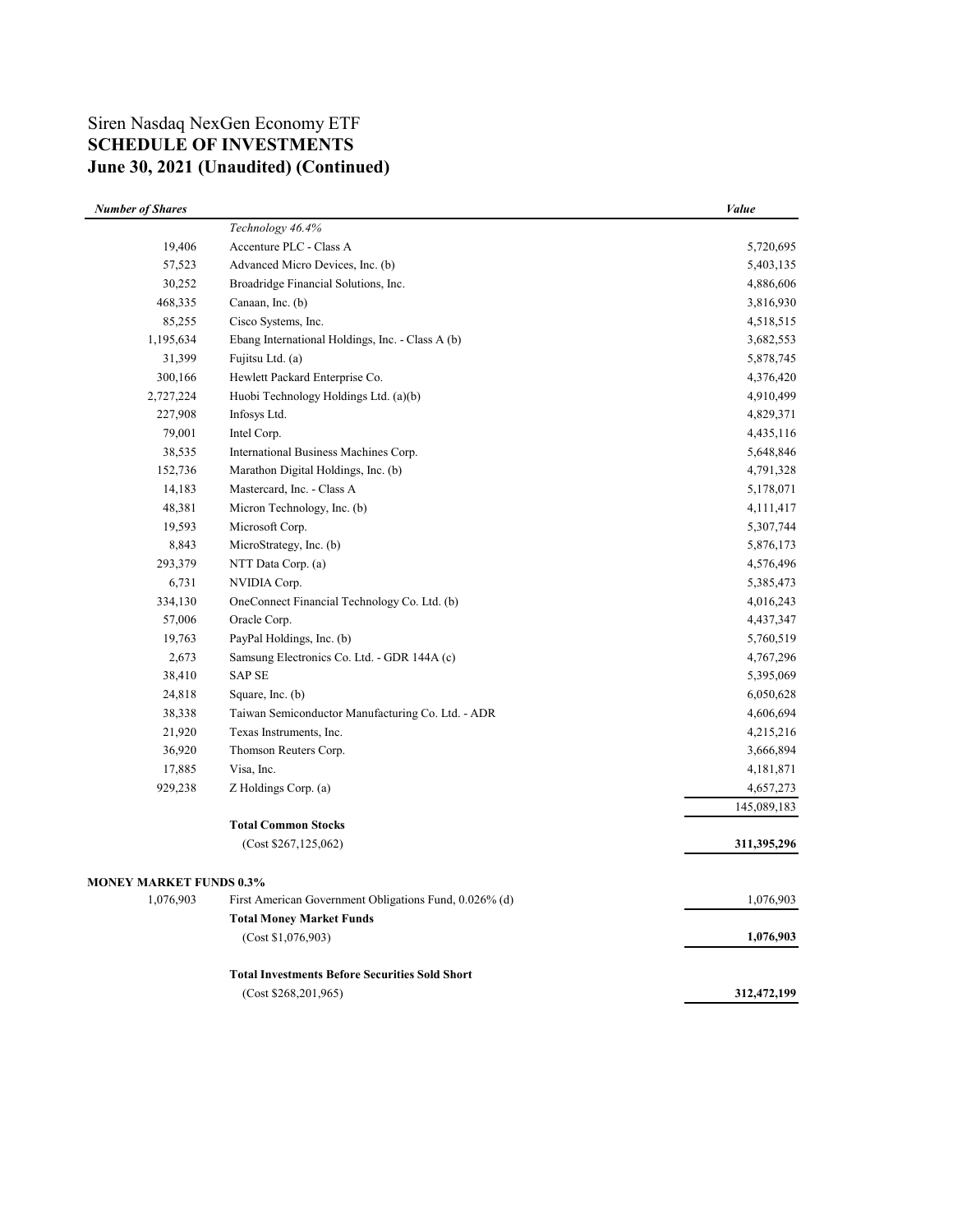## Siren Nasdaq NexGen Economy ETF **SCHEDULE OF INVESTMENTS June 30, 2021 (Unaudited) (Continued)**

| <b>Number of Shares</b>      |                                            |    | Value       |  |  |
|------------------------------|--------------------------------------------|----|-------------|--|--|
| <b>SECURITIES SOLD SHORT</b> |                                            |    |             |  |  |
| <b>COMMON STOCKS (0.0)%</b>  |                                            |    |             |  |  |
|                              | Technology $(0.0)\%$                       |    |             |  |  |
| (2,656)                      | Atos SE $(a)$                              | \$ | (161, 561)  |  |  |
|                              | <b>Total Securities Sold Short</b>         |    |             |  |  |
|                              | [Proceeds $$(165,840)]$ ]                  |    | (161, 561)  |  |  |
|                              | Total Investments 100.0%                   |    |             |  |  |
|                              | (Cost \$268,036,125)                       |    | 312,310,638 |  |  |
|                              | Other Assets in Excess of Liabilities 0.0% |    | 122,674     |  |  |
|                              | TOTAL NET ASSETS 100.0%                    | ъ  | 312,433,312 |  |  |
|                              |                                            |    |             |  |  |

(a) U.S.-dollar denominated security of a foreign issuer.

(b) Non-Income Producing.

(c) Security was purchased pursuant to Rule 144 under the securities Act of 1933 and may not be resold subject to the rule except to qualified institutional buyers. Unless otherwise noted, 144 securities are deemed to be liquid. At June 30, 2021, the net value of these securities amounted to \$4,767,296, which represents 1.5% of net assets.

(d) 7-day net yield at June 30, 2021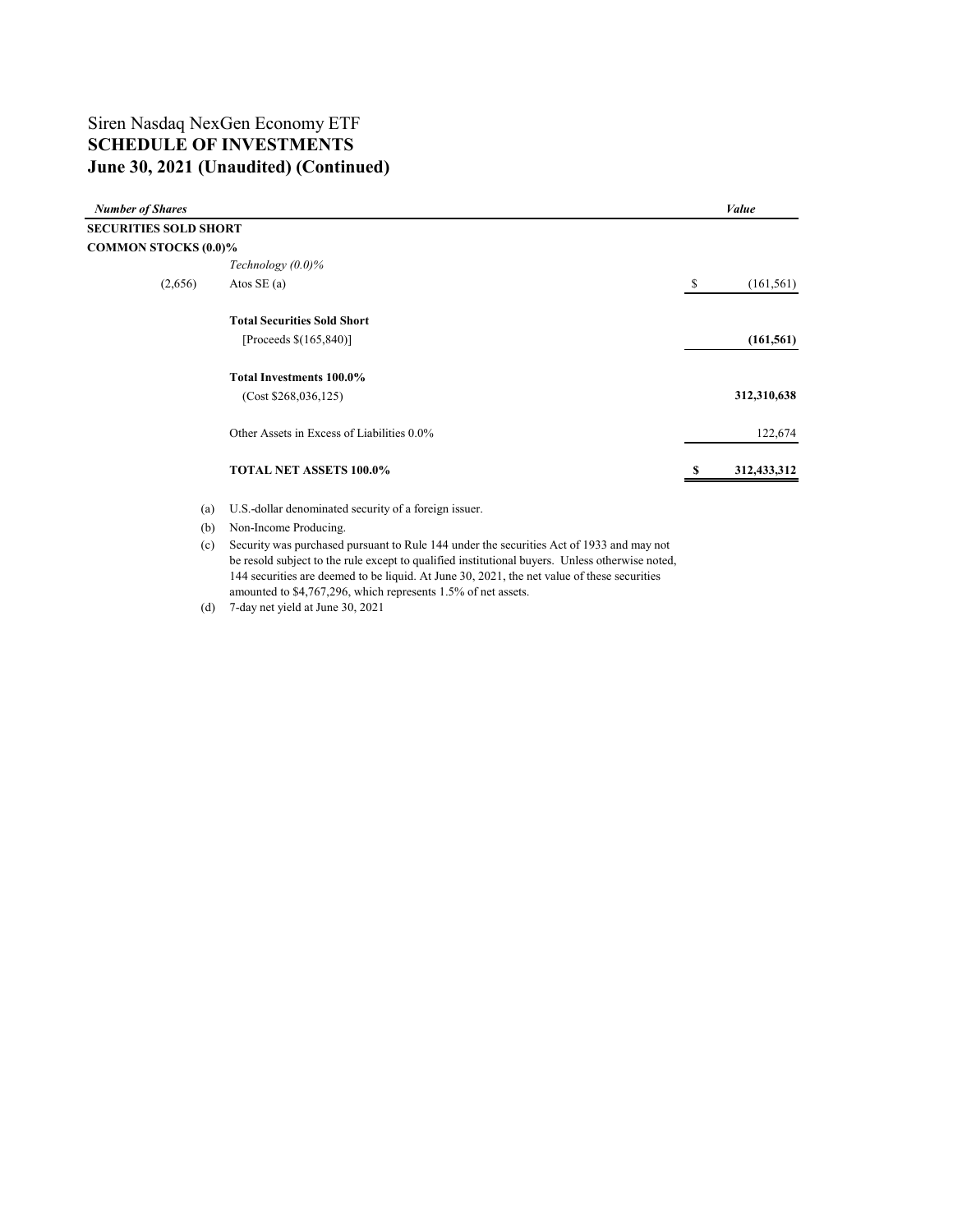#### **Siren ETF Trust – Notes to Quarterly Schedules of Investments** June 30, 2021 (Unaudited)

### **Investment Valuation**

The net asset value ("NAV") per share of the Fund is calculated each business day as of the close of regular trading on the New York Stock Exchange ("NYSE"), generally 4:00 p.m., Eastern Time. The NAV per share of the Fund is calculated by dividing the sum of the value of the securities held by the Fund, plus cash and other assets, minus all liabilities (including estimated accrued expenses) by the total number of shares outstanding for the Fund, rounded to the nearest cent. The Fund's shares will not be priced on the days on which the NYSE is closed for trading. The offering and redemption price per share for the Fund is equal to the NAV per share.

Securities held by the Fund are valued at market quotations when reliable market quotations are readily available. Exchange traded securities and instruments (including equity securities, depositary receipts and ETFs) are generally valued at the last reported sale price on the principal exchange on which such securities are traded (at the NASDAQ Official Closing Price for NASDAQ listed securities), as of the close of regular trading on the NYSE on the day the securities are being valued or, if there are no sales, at the mean of the most recent bid and asked prices. Over-the-counter ("OTC") securities and instruments not traded on an exchange are generally valued at the last traded price. In the absence of a recorded transaction sale price or if the last sale price is unavailable, OTC securities are valued at the mean between last bid and ask, as quoted. If an ask price for an OTC security is unavailable, the last bid price is used. Such valuations would typically be categorized as Level 1 or Level 2 in the fair value hierarchy described below.

When reliable market quotations are not readily available, securities are priced at their fair value in accordance with the Trust's valuation procedures, which were approved by the Trustees. The Fund may use fair value pricing in a variety of circumstances, including but not limited to, situations when the value of a Fund's security has been materially affected by events occurring after the close of the market on which such security is principally traded (such as a corporate action or other news that may materially affect the price of such security) or trading in such security has been suspended or halted. Such valuations would typically be categorized as Level 2 or Level 3 in the fair value hierarchy described below. Fair value pricing involves subjective judgments and it is possible that a fair value determination for a security is materially different than the value that could be realized upon the sale of such security. In addition, fair value pricing could result in a difference between the prices used to calculate a Fund's NAV and the prices used by the Fund's target Index. This may adversely affect a Fund's ability to track its Target Index.

The Fund discloses the fair market value of its investments in a hierarchy that distinguishes between: (1) market participant assumptions developed based on market data obtained from sources independent of the Fund (observable inputs) and (2) the Fund's own assumptions about market participant assumptions developed based on the best information available under the circumstances (unobservable inputs). The three levels defined by the hierarchy are as follows:

• Level 1 — Quoted prices in active markets for identical assets.

• Level 2 — Other significant observable inputs (including quoted prices for similar securities, interest rates, prepayment speeds, credit risk, etc.).

• Level 3 — Significant unobservable inputs (including the Fund's own assumptions in determining the fair value of investments). The inputs or methodology used for valuing securities are not necessarily an indication of the risk associated with investing in those securities.

The following is a summary of the inputs used to value the Siren Nasdaq NexGen Economy ETF's investments as of June 30, 2021: